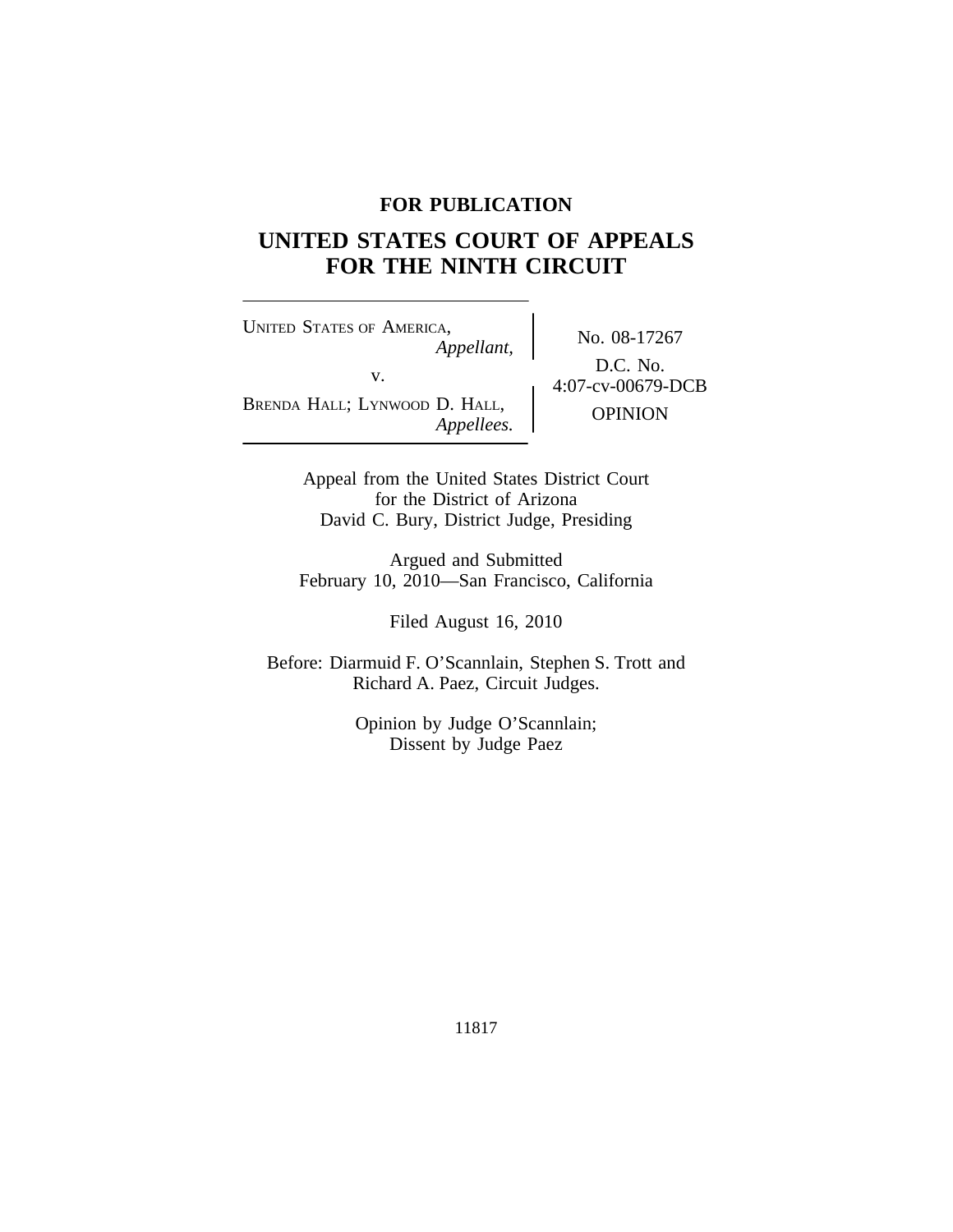## **COUNSEL**

Patrick J. Urda, Tax Division, Department of Justice, filed the briefs and argued the cause for the appellant. John A. DiCicco, Acting Assistant Attorney General, and Bruce R. Ellisen, Tax Division, Department of Justice, were on the briefs. Diane J. Humetewa, United States Attorney, served as Of Counsel.

Clifford B. Altfeld, Altfeld Battaile & Goldman, P.C., Tuscon, Arizona, filed the brief and argued the cause for the appellees. Eugene Vamos, Altfeld Battaile & Goldman, P.C., Tuscon, Arizona, was on the brief.

#### **OPINION**

O'SCANNLAIN, Circuit Judge:

We must decide whether and to what extent debtors must pay federal income tax on the gain from the sale of their farm during bankruptcy proceedings.

# I

## A

Lynwood and Brenda Hall filed a petition under chapter 12 of the Bankruptcy Code, which governs family farmer bank-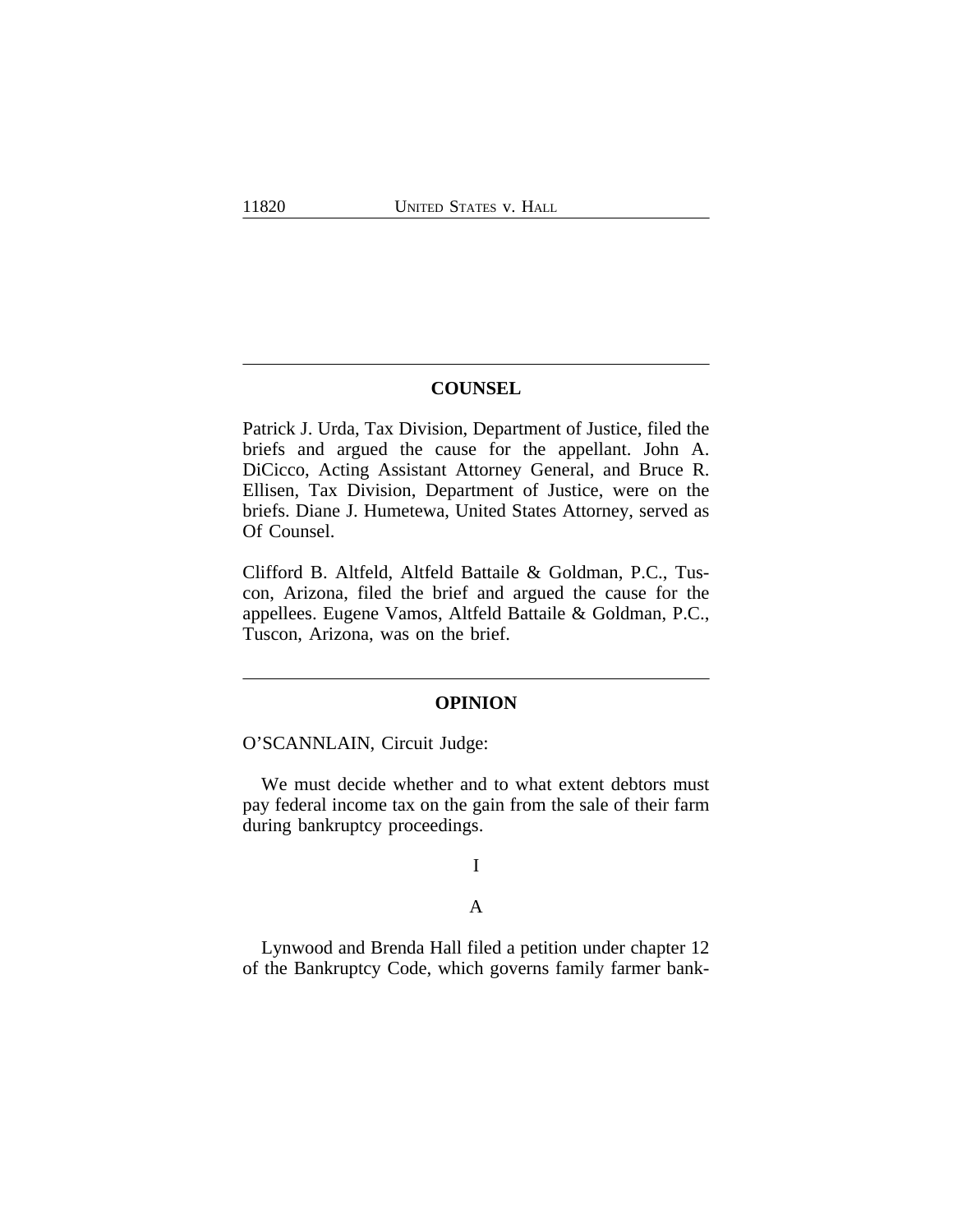| UNITED STATES V. HALL |  |  |
|-----------------------|--|--|
|-----------------------|--|--|

ruptcies, in August 2005. Shortly thereafter, the Halls moved to sell their farm for \$960,000, which the bankruptcy court approved.

In December 2005, the Halls proposed a plan of reorganization, under which they sought to pay off their outstanding liabilities using the proceeds from the sale. The Internal Revenue Service ("IRS") objected to the proposed plan, asserting a federal income tax of \$29,000 on the capital gain from the sale. The Halls then amended their proposed plan to treat the \$29,000 tax as an unsecured claim to be paid "to the extent funds are available," with "the balance discharged." The IRS again objected*.*

## B

The bankruptcy court sustained the IRS's objection. *In re Hall*, 376 B.R. 741 (Bankr. D. Ariz. 2007). The district court reversed. *Hall v. United States* (*In re Hall*), 393 B.R. 857 (D. Ariz. 2008). The United States timely appealed.

#### II

The United States contends that the district court erred by reversing the bankruptcy court's decision to sustain the IRS's objection, asserting that the tax on the gain from the sale of a farm during bankruptcy is not dischargeable.

#### A

**[1]** We begin, as always, with the text of the applicable statute. Chapter 12 of the Bankruptcy Code, 11 U.S.C. §§ 1201-31, allows family farmers and fishermen to reorganize their business affairs while keeping creditors at bay. But the benefits of this arrangement come with responsibilities. In chapter 12 bankruptcy cases, the debtor must file a plan of reorganization, *id*. § 1221, and the contents of that plan are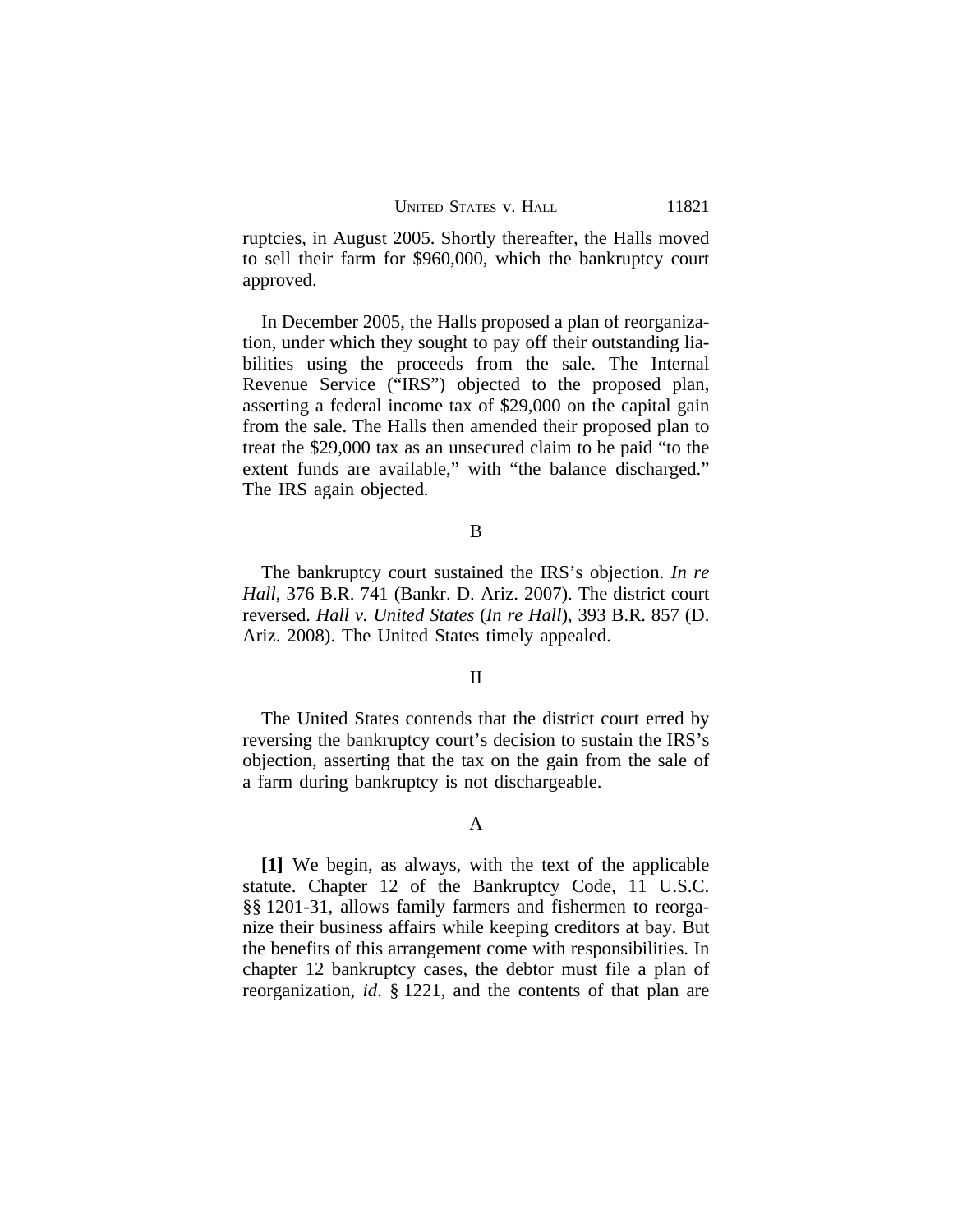prescribed in section  $1222(a)(1)-(4)$ . In particular, section  $1222(a)(2)(A)$  states:

The plan shall  $\ldots$ 

(2) provide for the full payment, in deferred cash payments, of all claims entitled to priority under section 507 unless

(A) the claim is a claim owed to a governmental unit that arises as a result of the sale, transfer, exchange, or other disposition of any farm asset used in the debtor's farming operation, in which case the claim shall be treated as an unsecured claim that is not entitled to priority under section 507, but the debt shall be treated in such manner only if the debtor receives a discharge . . . .

Thus debtors may well treat certain claims owed to a governmental unit arising from the sale of farm realty as payable in less than full, and dischargeable.

**[2]** But, by its terms, subsection (2)(A) applies only to "claims entitled to priority under section 507 [of the Bankruptcy Code]." Section 507, in turn, lists numerous categories of claims that receive special treatment in bankruptcy. *Id.*  $§ 507(a)(1)-(10)$ . Two of the categories include taxes. The first such category, section 507(a)(8), includes various taxes incurred "on or before the date of the filing of the petition," *i.e.*, "prepetition." *E.g.*, *id.* § 507(a)(8)(A) (involving prepetition income taxes).**<sup>1</sup>** Indeed, there is no dispute that section

<sup>&</sup>lt;sup>1</sup>The other types of taxes enumerated in section  $507(a)(8)$  also clearly are taxes incurred prepetition, *id.* § 507(a)(8)(B) ("property tax incurred before the commencement of the case"); *id.* § 507(a)(8)(D) ("employment tax on a wage . . . earned from the debtor before the date of the filing of the petition"); *id.*  $\S 507(a)(8)(E)(i)$ -(ii) ("excise tax on . . . a transaction occurring before the date of the filing of the petition"); *id.*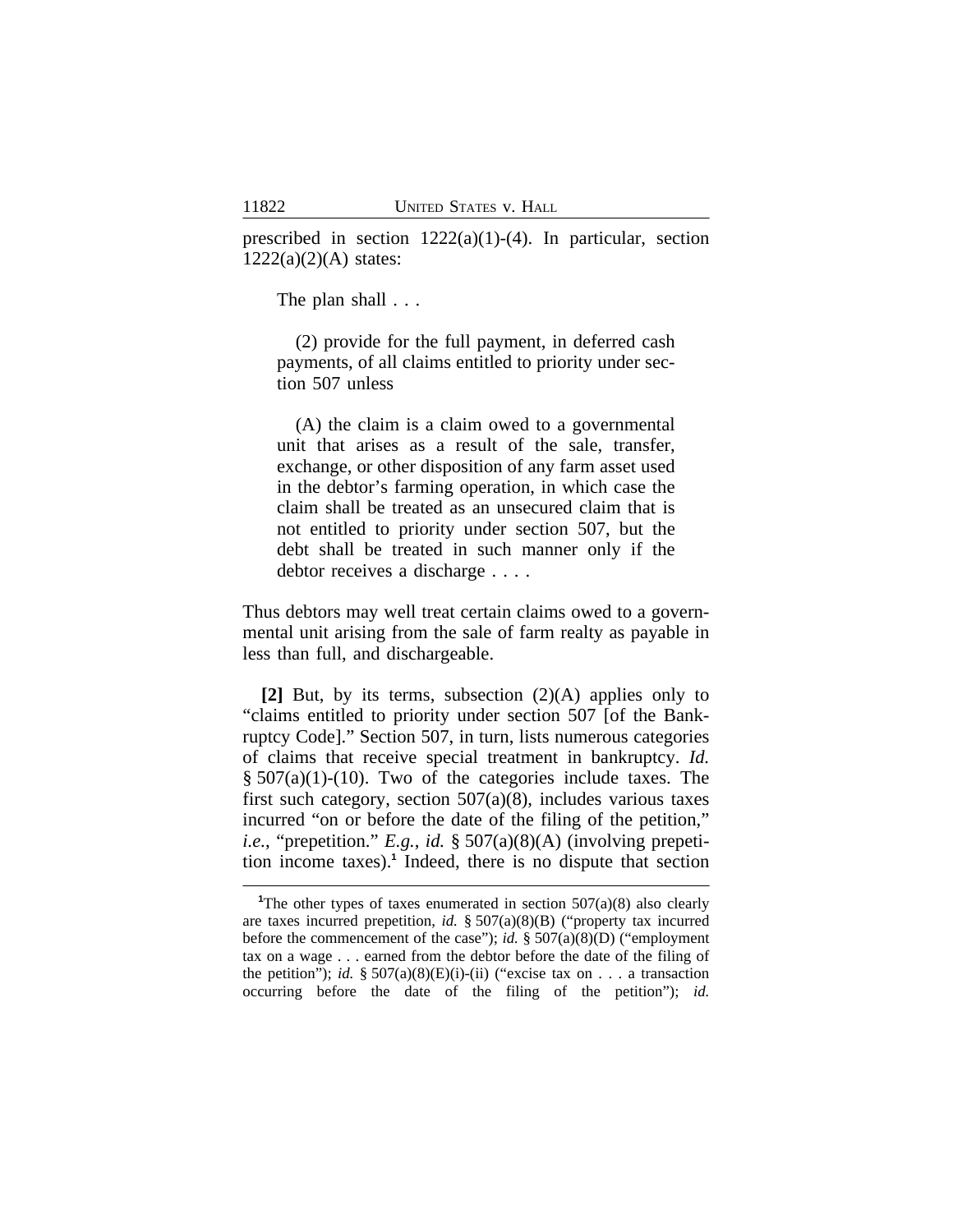1222(a)(2)(A) allows chapter 12 debtors to treat *taxes* incurred by selling farm assets *before* the filing of a bankruptcy petition as payable in less than full and dischargeable: a tax incurred prepetition is a claim "entitled to priority under section 507" by way of section 507 $(a)(8)$ . Here, by contrast, the tax was incurred *after* the filing of the petition, *i.e.*, "postpetition."

**[3]** The second category that includes taxes, section 507(a)(2), consists of "administrative expenses allowed under section 503(b)." *Id.* § 507(a)(2). This provision arguably includes the tax on the gain from the sale of the farm because section 503(b), which is cross-referenced by section 507(a)(2), allows for "administrative expenses . . . including ... any  $tax$ ... incurred by the estate." *Id.* § 503(b)(1)(B)(i) (emphasis added).

**[4]** Which, of course, raises the question whether the postpetition tax on the sale of the farm at issue in this case was "incurred by the estate." We are satisfied that the answer is

<sup>§</sup> 507(a)(8)(F)(i)-(iii) ("customs duty arising out of the importation of merchandise . . . before the date of the filing of the petition"); *id.*  $§ 507(a)(8)(G)$  ("a penalty . . . for actual pecuniary loss" related to claims in (A) through (F)), with the exception of  $\S 507(a)(8)(C)$ —involving socalled "trust fund taxes," *i.e*., taxes withheld from employees—which does not include clear language limiting its reach to prepetition taxes. That absence has been interpreted, however, as indicating that "trust fund taxes" receive priority regardless of the amount of time that they predate the petition, unlike the other types of taxes listed in  $\S 507(a)(8)$ , *e.g.*, *Shank v. Wash. State Dep't of Revenue* (*In re Shank*), 792 F.2d 829, 831 (9th Cir. 1986); *In re Official Comm. of Unsecured Creditors of White Farm Equip. Co.*, 943 F.2d 752, 756 (7th Cir. 1991), and not as indicating that § 507(a)(8)(C) applies to postpetition taxes. *Collier on Bankruptcy* ¶ 507.11[1] (15th ed. 2009) ("An eighth priority is granted under section  $507(a)(8)$  to . . . certain kinds of prepetition taxes [including] trust fund taxes."); *id.* ¶ 507.11[4] ("[I]n contrast to all of the other portions of section 507(a)(8), there is no time limit applicable to trust fund taxes."). In any event, this case does not involve "trust fund taxes."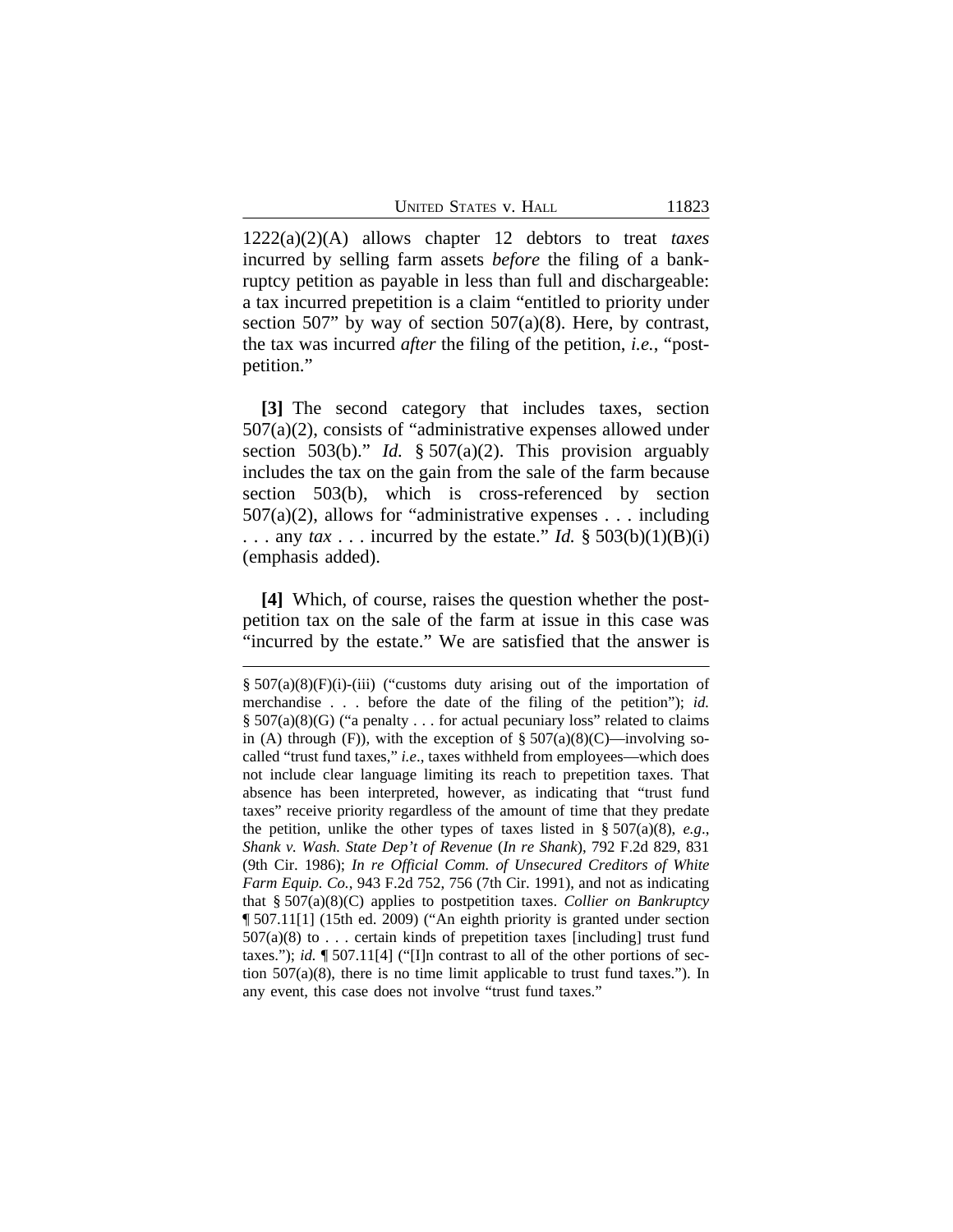no. The Internal Revenue Code provides that a chapter 12 estate cannot incur taxes. Title 26 U.S.C. § 1399 states that "no separate taxable entity shall result from the commencement of a case under title 11 of the United States Code"—the bankruptcy title—"[e]xcept in any case to which section 1398 applies." Section 1398 applies only to "any case under chapter 7 (relating to liquidations) or chapter 11 (relation to reorganizations) of title 11 of the United States Code in which the debtor is an individual." 26 U.S.C. § 1398. It follows that a chapter 12 estate is not a taxable entity.

**[5]** Since the chapter 12 estate is not a taxable entity, the chapter 12 estate cannot "incur" a tax. We agree with those courts that have reached the same conclusion for the same reason with respect to chapter 13 estates, which are treated identically to chapter 12 estates by sections 1398 and 1399. *In re Whall*, 391 B.R. 1, 5-6 (Bankr. D. Mass. 2008); *In re Brown*, 2006 WL 3370867, \*3 (Bankr. D. Mass. Nov. 20, 2006); *In re Gyulafia*, 65 B.R. 913, 916 (Bankr. D. Kan. 1986). Because a chapter 12 estate cannot "incur" a tax, it cannot get the benefit of section  $1222(a)(2)(A)$ , which provides that the tax on the gain from the sale of a farm during bankruptcy is dischargeable and payable in less than full.

**[6]** We recognize that our conclusion that the chapter 12 estate cannot "incur" a tax necessarily implies that the debtor is responsible for any taxes incurred after the bankruptcy petition is filed in a chapter 12 case because the chapter 12 trustee, the only other potentially responsible party, is not liable for the tax. Section 1398 provides that in chapter 7 and individual chapter 11 cases, where there can be "taxable income of the estate," any "tax . . . shall be paid by the trustee." 26 U.S.C. § 1398(c)(1). The omission of any provision in the U.S. Code requiring the trustee to pay taxes in cases to which section 1398 does not apply, such as chapter 12 cases, implies that the trustee does not pay taxes in such cases. *In re Lindsey*, 142 B.R. 447, 448 (Bankr. D. Okla. 1992) ("It is clear that, pursuant to 26 U.S.C. § 1398 and 1399, the stand-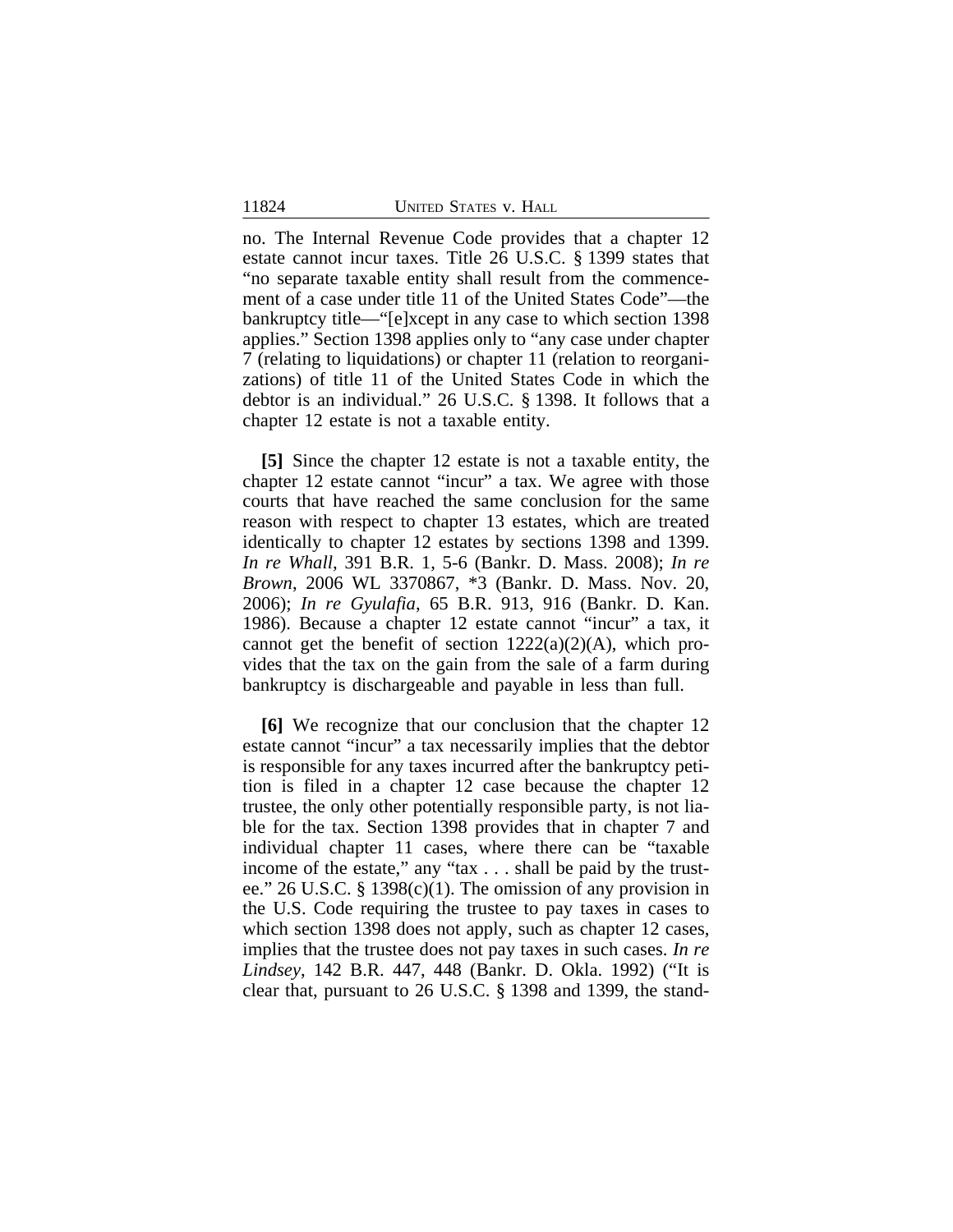ing Chapter 12 trustee neither files a return nor pays federal income tax . . . ."). That makes sense: since the chapter 12 estate is not a taxable entity and thus there cannot be "taxable income of the estate," 26 U.S.C.  $\S$  1398(c)(1), and the debtor remains in possession in chapter 12 bankruptcy absent extraordinary circumstances, 11 U.S.C. § 1203, the trustee is not associated with any taxes. *See Holywell Corp. v. Smith*, 503 U.S. 47 (1992) (shifting tax burden to trustee in corporate chapter 11 case because chapter 11 bankruptcy created a separate entity overseen by the trustee).**<sup>2</sup>**

B

The Halls primarily rely on *Knudsen v. IRS*, 581 F.3d 696 (8th Cir. 2009), in which chapter 12 debtors proposed a plan to sell farmland and farm equipment to fund their reorganization. Like the case before us, the plan treated the income taxes arising from these postpetition sales as unsecured claims under section 1222(a)(2)(A) and thus dischargeable. *Id.* at 701. The IRS objected there as well. *Id.* But the Eighth Circuit ruled for the debtors, holding that " $\S 1222(a)(2)(A)$  applies to the *postpetition* sale of farm assets," so that the taxes arising

**<sup>2</sup>**To be clear, we do not hold that the postpetition tax here is payable in full because of section  $1222(a)(2)$ 's full payment rule for claims treated by the plan. That would be inconsistent with our conclusion that the postpetition tax here does not qualify for the section  $1222(a)(2)(A)$  exception to the full payment rule on the ground that the tax does not fall within section 507. Rather, the tax is payable in full because it is incurred and owed by the debtor outside of the plan, as discussed in the text accompanying this footnote. It is of no matter that the debtors attempted to include the tax in their plan, because the Bankruptcy Code places limits on the liabilities a plan may address. Chapter 12 plans bind "each creditor," 11 U.S.C. § 1227, and a "creditor" is defined, in relevant part, as "an entity that has a claim against the debtor that *arose at the time of or before the order for relief* concerning the debtor." 11 U.S.C. § 101(10)(A) (emphasis added). Because the tax in this case arose after the order for relief, *i.e.*, the automatic stay that commences upon the filing of a bankruptcy petition, 11 U.S.C. § 301(b), the debtors cannot avoid the tax simply by listing it in their proposed plan.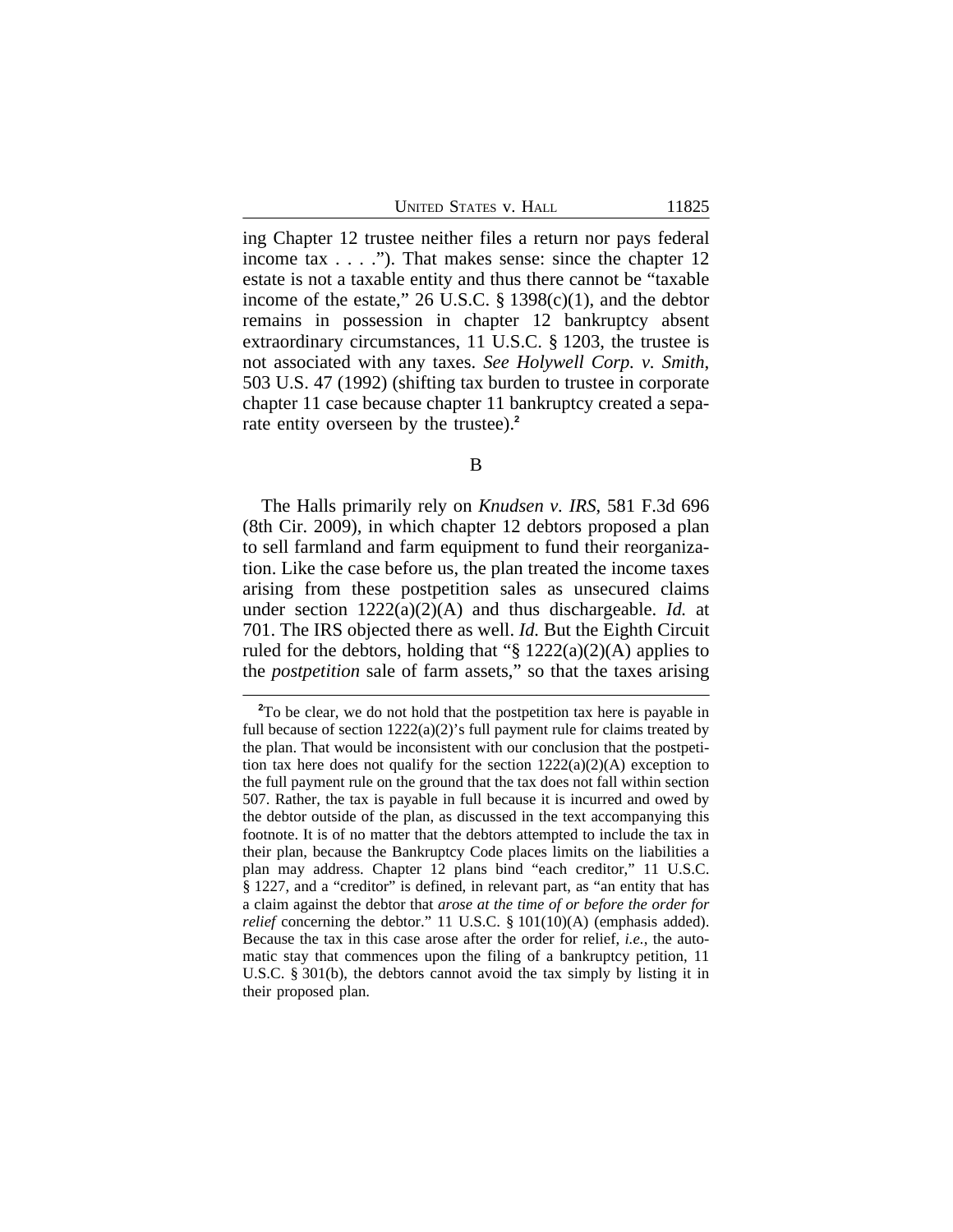from such sale could be treated as unsecured claims and dischargeable. *Id.* at 710 (emphasis added). In its view, the taxes arising from the postpetition sale met the requirement in section  $1222(a)(2)(A)$  that they be a "claim[] entitled to priority under section 507." *Id.* at 708-09. Specifically, the court held that the taxes fell under section  $507(a)(2)$  as administrative expenses because they satisfied the relevant definition of administrative expenses in section 503(b)—"tax . . . incurred by the estate"—which means merely "tax . . . incurred postpetition." *Id.* at 708-09. The court expressly declined to give weight to Internal Revenue Code sections 1398 and 1399 when interpreting the phrase "tax . . . incurred by the estate," and took comfort in the fact that the Bankruptcy Code did not indicate that a chapter 12 estate could not incur taxes. *Id.* at 708-10.**<sup>3</sup>** We are not persuaded.

1

The Halls first argue, relying on the cases collected by *Knudsen*, 581 F.3d at 709, that "incurred by the estate" in section 503(b) means "incurred postpetition." In their view, it does not matter whether the estate can incur a tax because the key is when the tax was incurred.

**[7]** It is true that the cases the Halls and *Knudsen* cite state that all taxes "incurred by the estate" are "incurred postpetition." They must: because an estate does not exist until after a bankruptcy petition is filed, any taxes an estate incurs are necessarily incurred postpetition. But just because all apples are fruits does not mean all fruits are apples. Likewise, although all taxes "incurred by the estate" are "incurred postpetition," not all taxes "incurred postpetition" are "incurred by the estate." The cases the Halls and *Knudsen* cite simply do not support the Halls' view, as a close reading of the lan-

**<sup>3</sup>**The Tenth Circuit Bankruptcy Appellate Panel recently agreed with the Eighth Circuit's decision in *Knudsen* without further analysis. *IRS v. Ficken* (*In re Ficken*), 430 B.R. 663, 670-72 (10th Cir. B.A.P. 2010).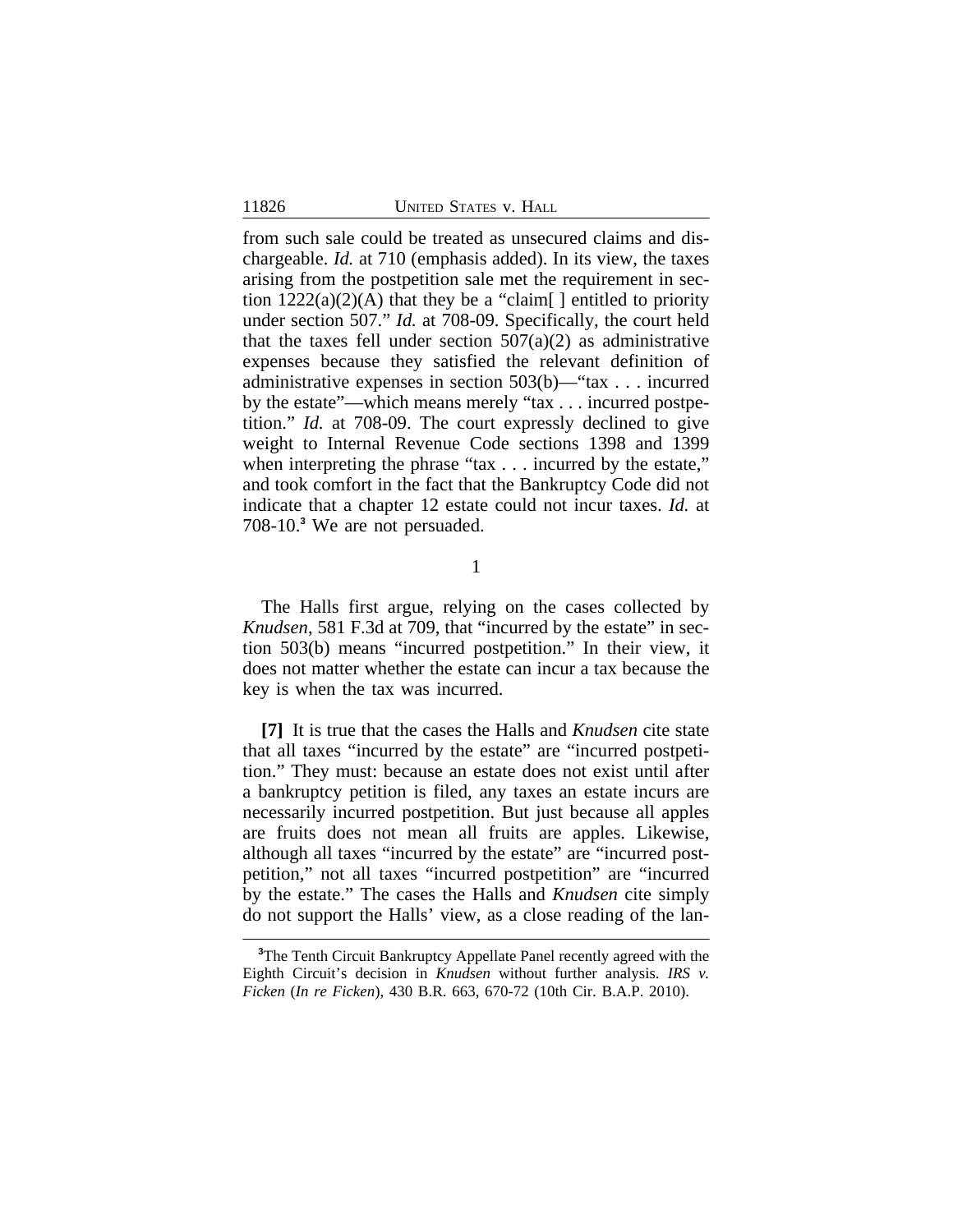guage in the cases indicates. *See, e.g.*, *W. Va. State Dep't of Tax & Revenue v. IRS* (*In re Columbia Gas Transmission Corp.*), 37 F.3d 982, 984 (3d Cir. 1994) ("The priority for taxes 'incurred by the estate' extends *only* to taxes 'incurred' postpetition." (emphasis added)); *In re Ne. Ohio Gen. Hosp. Ass'n*, 126 B.R. 513, 515 (Bankr. N.D. Ohio 1991) ("Taxes incurred by the estate are administrative expenses pursuant to Section  $503(b)(1)(B)(i)$ . Because the estate does not exist prepetition, priority treatment is *limited* to taxes incurred postpetition." (emphasis added)).**<sup>4</sup>**

2

The Halls next argue, again relying on *Knudsen*, 581 F.3d at 709, that the fact that a bankruptcy estate exists and can hold property means that it can incur taxes. Although the Halls admit that sections 1398 and 1399 of the Internal Revenue Code state a contrary view by classifying only certain estates in certain chapters as taxable entities, they believe all estates, regardless of the chapter under which they exist, can incur taxes. The Halls argue that the *Internal Revenue* Code should not be used to "frustrate" the *Bankruptcy* Code because Congress was not aware of the relevance of the former when drafting the latter.

**[8]** We disagree. Neither the Halls nor *Knudsen* cites any provision in chapter 12 stating that a bankruptcy estate has the inherent ability to incur taxes. That is because there is none.

**<sup>4</sup>**We note that the United States is incorrect that these cases are distinguishable on the ground that they involve chapter 11, as opposed to chapter 12, because these cases involve *corporate* chapter 11 debtors, as opposed to *individual* chapter 11 debtors. Sections 1398 and 1399 of the Internal Revenue Code treat corporate chapter 11 debtors and chapters 12 and 13 debtors the same. 26 U.S.C. § 1398 ("apply[ing] to any case under chapter 7 . . . or chapter 11 . . . in which the debtor is an *individual*") (emphasis added); *id.* § 1399 ("Except in any case to which section 1398 applies, no separate taxable entity shall result from the commencement of a [bankruptcy] case . . . .").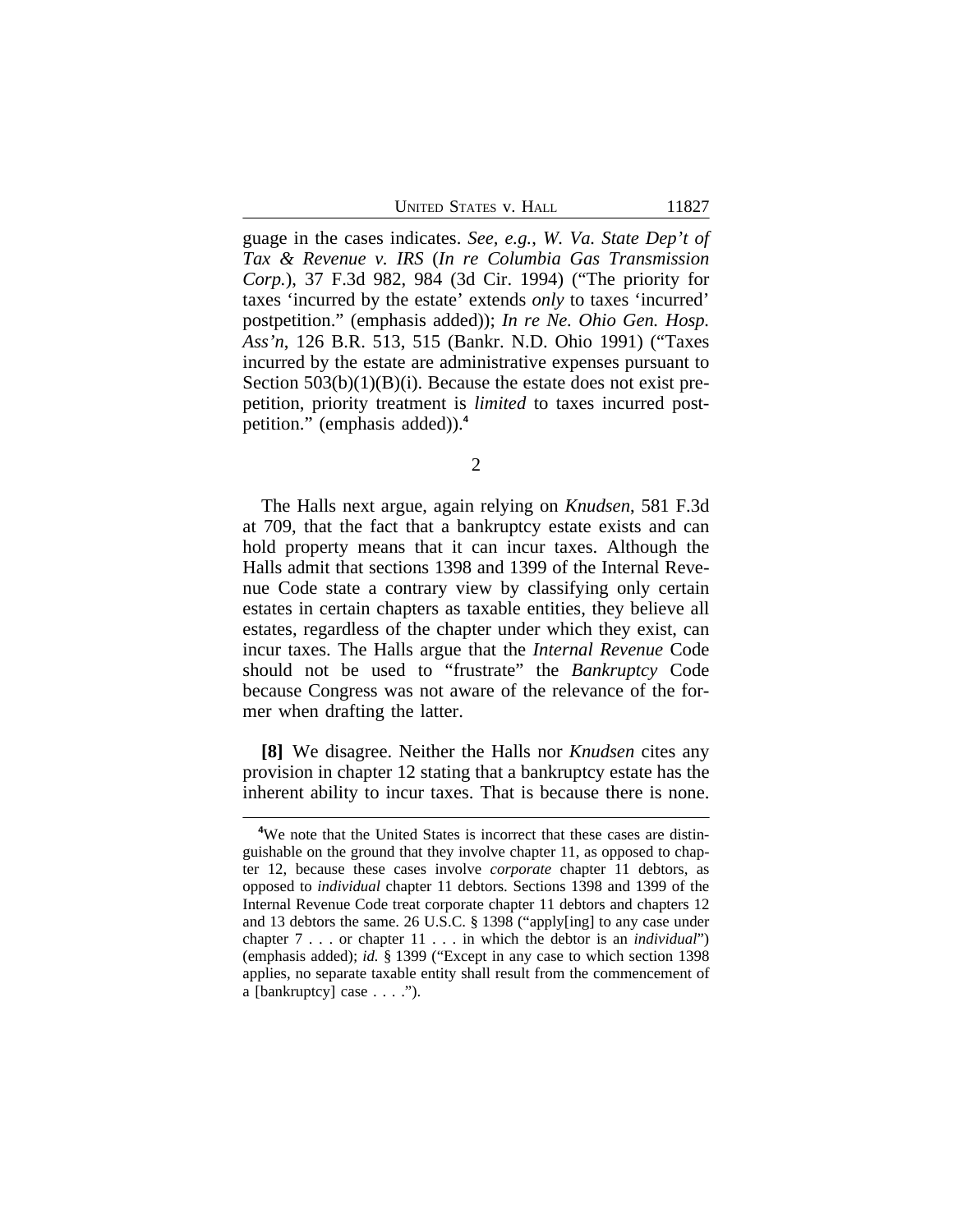*Knudsen* quotes section 1207 of the Bankruptcy Code to support its view indirectly. 481 F.3d at 710. But that section merely includes as property of the estate whatever the debtor acquires postpetition. It does not contain the slightest suggestion that the ability to retain property implies the ability to incur taxes. Nor do the Halls or *Knudsen* cite any authority for the proposition that the Bankruptcy Code as a whole indicates that all estates, regardless of chapter, have the inherent ability to incur taxes. That is because the code does not institute a singular concept of the bankruptcy estate regardless of chapter. In fact, the concept of the bankruptcy estate in the Bankruptcy Code is so amorphous that even such basic details as the contents of the estate vary within the code depending on the chapter,<sup>5</sup> and within chapters depending on the nature of the debtor.**<sup>6</sup>**

**[9]** In any event, we must read the United States Code as a whole. Title 26 U.S.C. §§ 1398 and 1399 indicate that a chapter 12 bankruptcy estate cannot incur taxes. It does not matter that these sections appear in the Internal Revenue Code as distinguished from the Bankruptcy Code. We are to "assume that Congress is aware of existing law when it passes legislation." *Miles v. Apex Marine Corp*., 498 U.S. 19, 32 (1990). In fact, we need not even risk the error of such assumption in this case because Congress has indicated repeatedly that it is aware that the taxable entity provisions in the Internal Revenue Code are relevant to the Bankruptcy Code. At the same time Congress enacted Bankruptcy Code section 503(b), it also enacted section 346, which deals with the relationship between the Internal Revenue Code's taxable

**<sup>5</sup>***Compare* 11 U.S.C. § 541 (outlining general rules for property of estate), *id.* §§ 721-28 (outlining specific rules for chapter 7), *id.* § 1115 (same for chapter 11), *and id.* § 1207 (same for chapter 12), *with id.* § 1306 (same for chapter 13).

**<sup>6</sup>***Compare id.* § 541 (outlining general rules for property of estate, applicable to corporate chapter 11 debtors), *with id.* § 1115 (outlining rules for property of estate for individual chapter 11 debtors).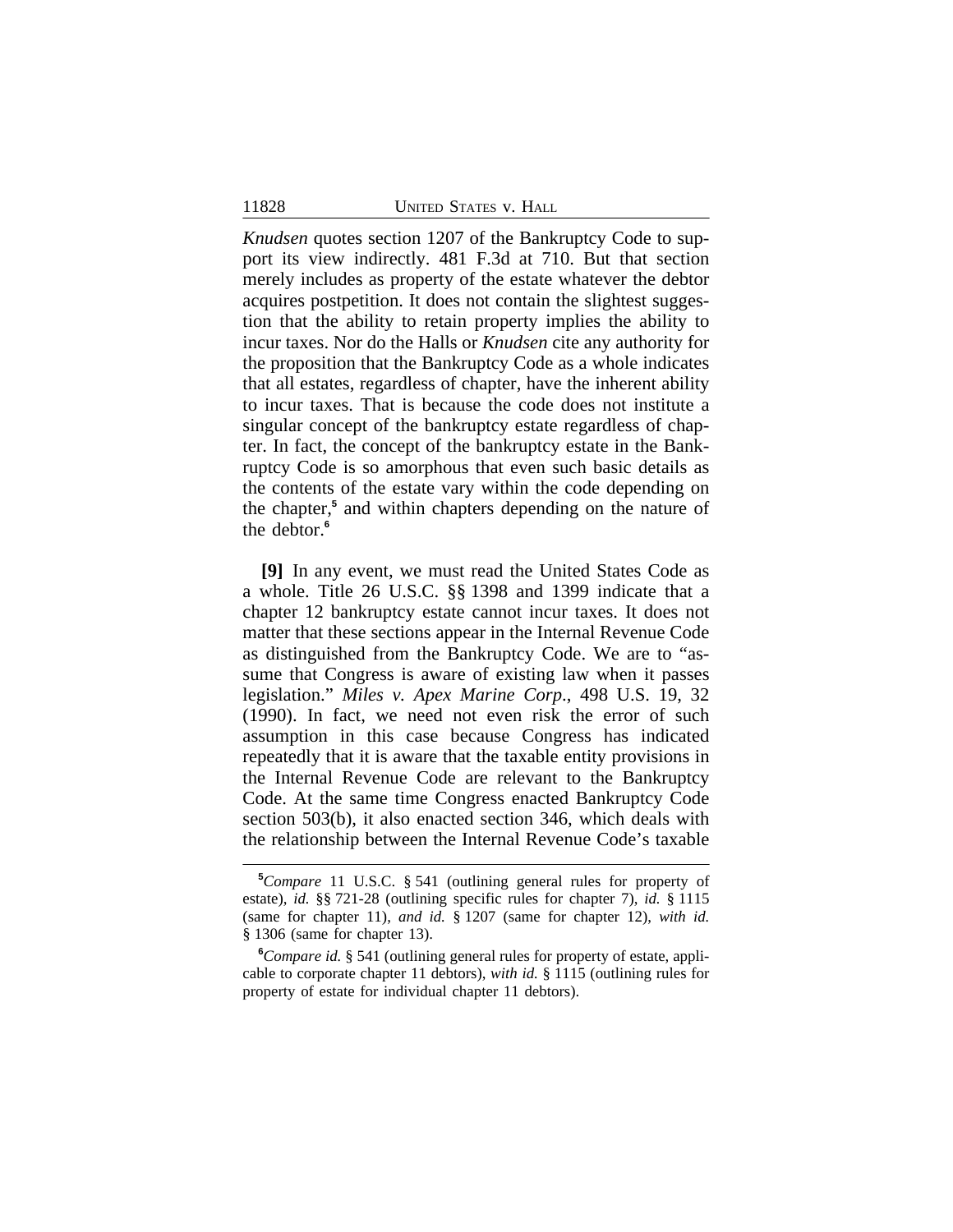entity provisions and state and local taxes. *See* Pub. L. No. 95-598, § 346, 92 Stat. 2549 (1978) (enacting § 346); *id.* § 503 (enacting § 503(b)). Similarly, at the same time Congress enacted Bankruptcy Code section 1222(a)(2)(A), it also amended section 346. *See* Pub. L. No. 109-8, § 1003(a), 119 Stat. 23 (amending § 1222(a)(2)(A)); *id.* § 719 (amending § 346). We are thus justified in relying on Internal Revenue Code sections 1398 and 1399, which specifically deal with taxation in bankruptcy.

3

The Halls last rely on *Knudsen* for an argument by omission. They argue that the fact that section  $1222(a)(2)(A)$  does not restrict itself to prepetition taxes by its express terms is significant. *See Knudsen*, 581 F.3d at 709. But that is irrelevant because the cross-references in section  $1222(a)(2)(A)$ itself clearly lead us to the provisions that restrict their reach. *Knudsen* fails to persuade us of the Halls' view and we decline to follow it.

C

The Halls also appeal to legislative history. They first note that the Senate Report on section 503(b) states that "*administrative expenses include taxes which the trustee incurs* in administering the debtor's estate, including taxes on capital gains from sales of property by the trustee and taxes on income earned by the estate *during the case*." S. Rep. No. 95- 989, at 66 (1978), *reprinted in* 1978 U.S.C.C.A.N. 5787, 5852 (emphasis added). This language, they press, implies that the tax in this case was "incurred by the estate." The Halls also cite the statement of a senator speaking in favor of an unenacted provision similar to section  $1222(a)(2)(A)$ , proposed six years before that section's enactment. That senator stated that the unenacted provision was aimed at situations in which "the I.R.S. must be paid in full for any tax liabilities generated dur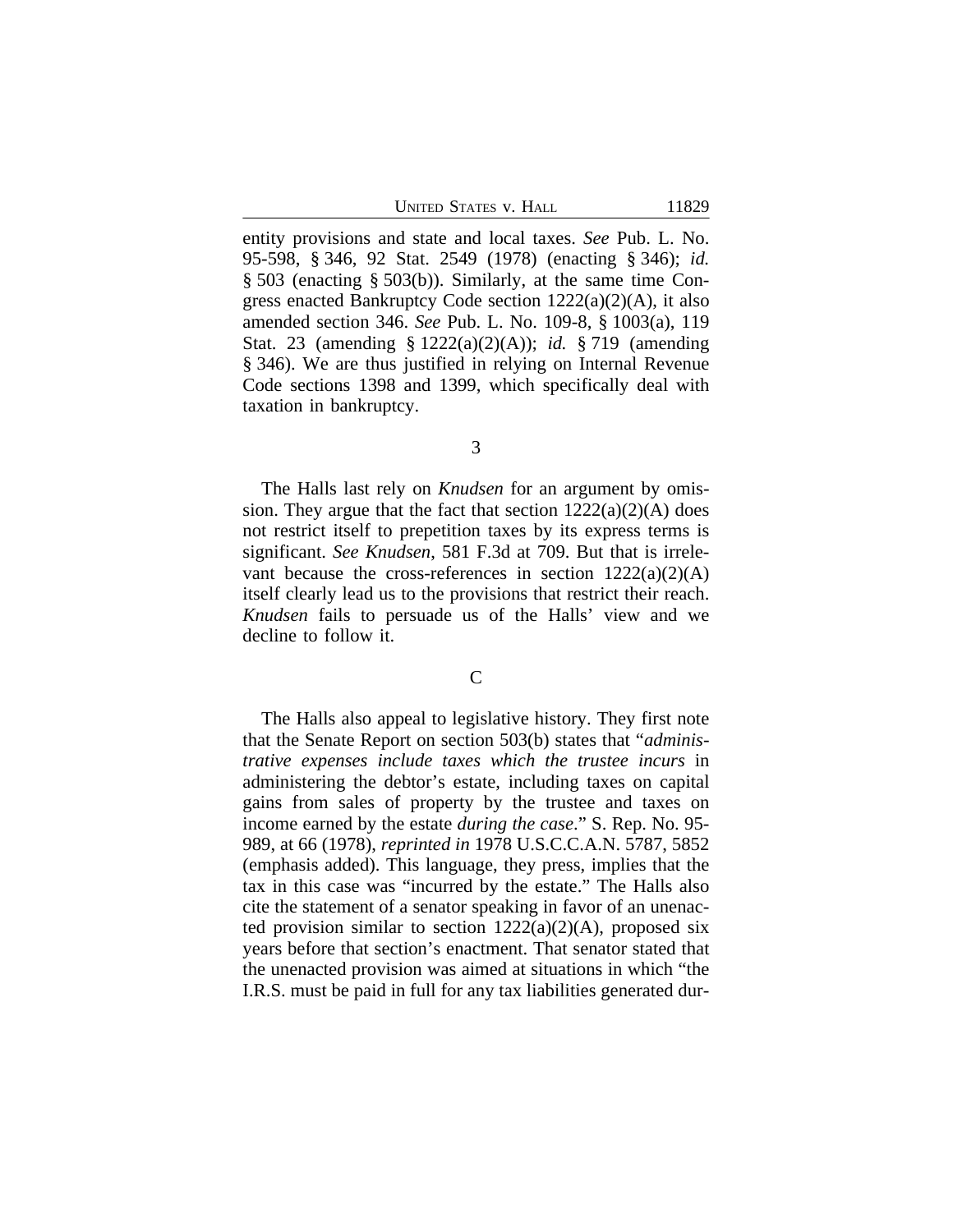ing a bankruptcy reorganization." 145 Cong. Rec. S7520-02, 1999 WL 20426 (Jan. 20, 1999) (statement of Sen. Grassley).

**[10]** But we cannot ignore clear statutory text because of legislative floor statements. *Hartford Underwriters Ins. Co. v. Union Planters Bank, N.A.*, 530 U.S. 1, 6 (2000); *Conn. Nat'l Bank v. Germain*, 503 U.S. 249, 253-254 (1992). Although we are sympathetic to the approach outlined by Senator Grassley, the operative language simply failed to make its way into the statute. This is confirmed when the statutory scheme is read as a whole. *Milavetz, Gallop & Milavetz, P.A. v. United States*, 130 S. Ct. 1324, 1332 n.3 (2010); *United Sav. Ass'n of Tex. v. Timers of Inwood Forest Assocs*., 484 U.S. 365, 371 (1988). When we trace section 1222(a)(2)(A)'s cross-references and consider the Internal Revenue Code provisions relevant to the cross-referenced sections, it is evident to us that, as enacted, it does not apply to the postpetition tax at issue in this case. Recourse to "legislative history is unnecessary in light of the statute's unambiguous language." *Milavetz*, 2010 WL 757616, at \*5 n.3.

Even if we were to consult legislative history, the statements the Halls cite are not persuasive. With respect to the Senate Report on section 503(b), the subject of the phrase the Halls quote is "trustee." S. Rep. No. 95-989, at 66. The trustee, of course, is the individual who acts on behalf of the estate. 11 U.S.C. § 323(a). When the estate acts, it is the trustee who is acting. Thus, the Senate Report's phrase "taxes which the trustee incurs" has the same meaning as the phrase "taxes which the estate incurs." This latter phrase is merely a rewording of the language in section 503(b) itself, that is, taxes "incurred by the estate."

In any event, the Supreme Court has warned us against attributing the views of one Congress to another Congress, *Massachusetts v. EPA*, 549 U.S. 497, 529-30 (2007), and against relying on interpretations of bills Congress rejects, *Doe v. Chao*, 540 U.S. 614, 615 (2004). Here, the statement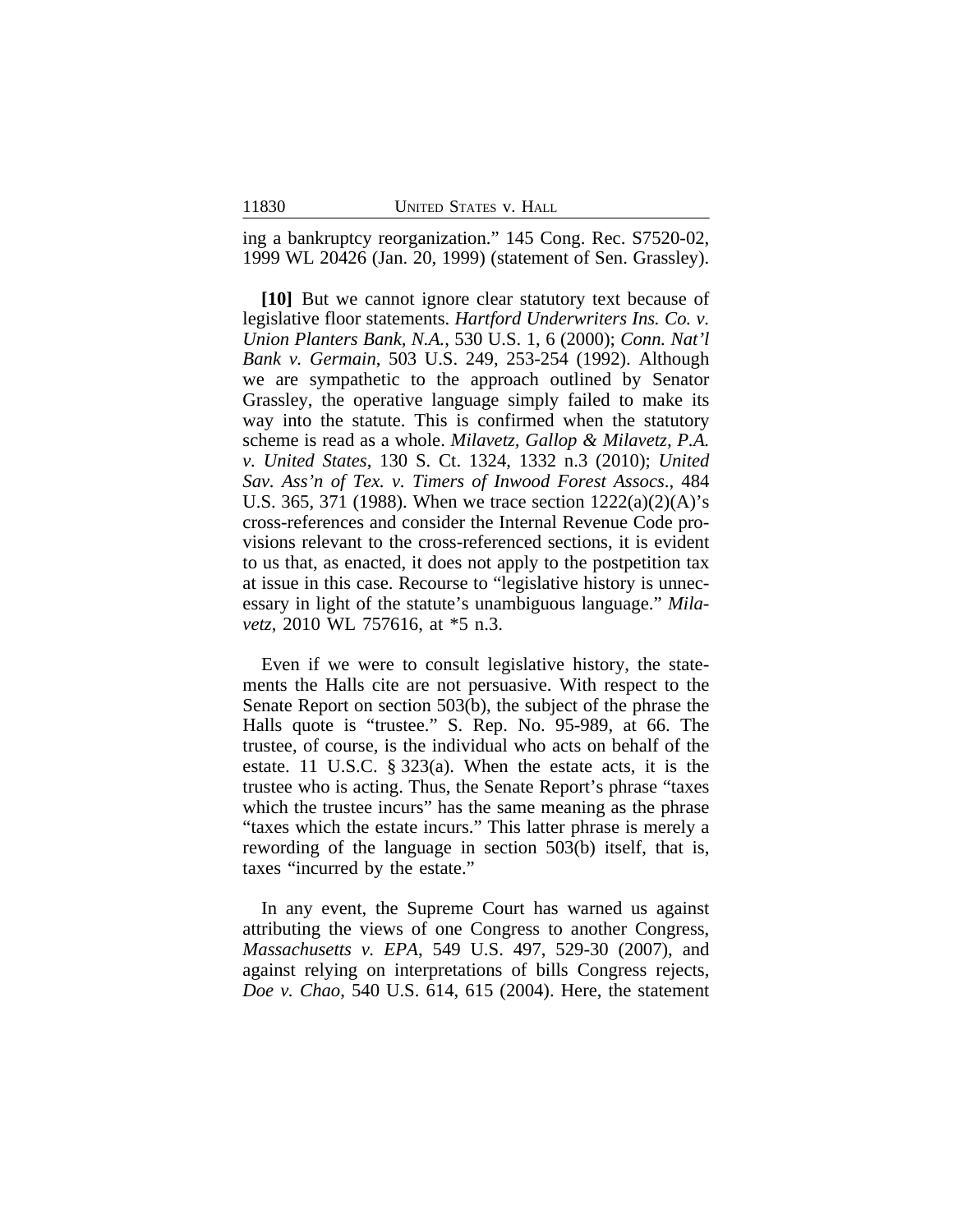on which the debtors rely concerns an unenacted bill in a Congress convened six years prior to the one that enacted the section at issue in this case. Even if appeal to legislative history were appropriate, we are reluctant to afford it significant weight here.

It may well be that the drafter's intention for section 1222(a)(2)(A) differs from its text. *Hall*, 376 B.R. at 746; *see Collier on Bankruptcy* ¶ 503.07[2][a][i] (15th ed. 2009) (speculating that the intent behind section  $1222(a)(2)(A)$  might diverge from its "wording"); *id*. ¶ 1222.02[2] (speculating that the "intent" behind section  $1222(a)(2)(A)$  might diverge from the application of its text); Roger McEowen, *Chapter 12 Bankruptcy Taxation: Did BAPCPA Really Change Tax Claims to Unsecured General Creditor Status?*, at 2, Sept. 16, 2009, http://www.calt.iastate.edu/bapcpa.html (noting disparity between text and intent in section  $1222(a)(2)(A)$ ). But it is our duty to follow the text because the text is the law. Congress is entirely free to change the law by amending the text.

#### **REVERSED.**

PAEZ, Circuit Judge, dissenting:

I respectfully dissent. After careful consideration of the majority's analysis of the relevant bankruptcy code and IRS code provisions, I am not persuaded that  $\S 1222(a)(2)(A)$  does not entitle the debtors to treat the capital gains taxes arising from the post-petition sale of their farm assets as an unsecured claim not entitled to priority under § 507. In my view, Congress's intent was clear: it wanted to help family farmers keep their farms by allowing them to sell farm assets to pay off debts without being liable for the full amount of any capital gains tax arising from the sale, regardless of whether they sold the assets before or after filing their Chapter 12 petition.